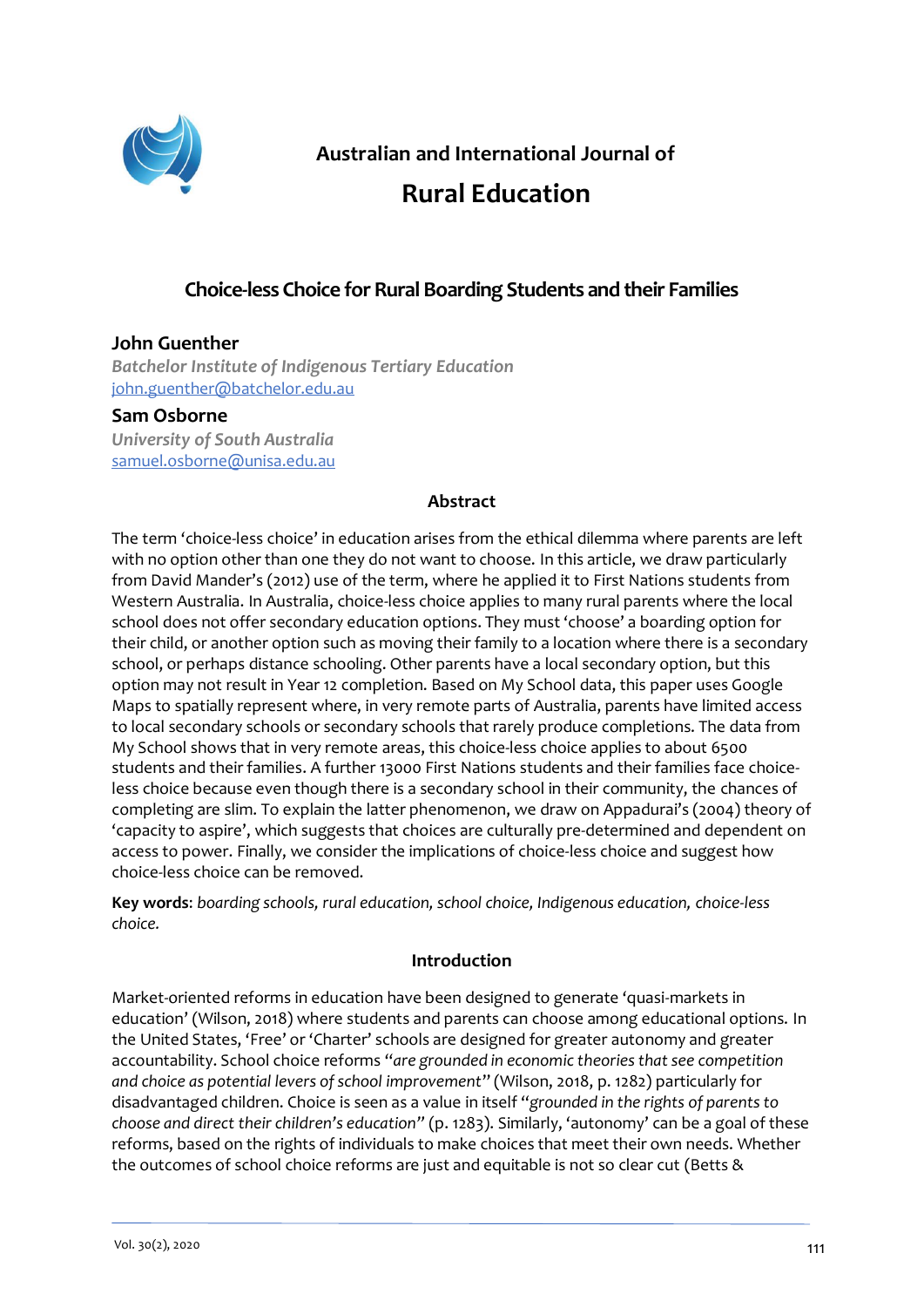Loveless, 2005). There is also mixed evidence about the efficacy of school choice as a means of increasing learning opportunities and outcomes (Austin & Berends, 2018). From a philosophical perspective, these critiques of school choice draw into focus the issue of whether education is a public or private good (Sockett, 2010). If it is a private good, then those who have capacity to choose will almost certainly derive a benefit. The market then is a market for Human Capital with economic purposes where efficiency and production drive choices of *"educational consumers"* (Labaree, 2011, p. 390). While a market driven educational system may or may not work in densely populated areas, in rural spaces the local markets are thin—there is limited choice even where parents have resources to access schools at the higher end of the market.

One of the key barriers to parent engagement in school choice is distance. That is, most parents prefer a secondary school that is nearby, regardless of the apparent quality of the school. Windle (2015), in a study of parent choice in Melbourne, Australia found that most parents do not consider alternative options for secondary education and most would prefer to engage in the nearest public school. For those who do engage in the pursuit of choice, he suggests that "*School choice offers the illusion of entering more privileged locations by attending private schools…*" (Windle, 2015, p. 93). The illusion of upward social mobility is an important selling point for those who argue that choice is an equity issue. So the attractiveness of boarding for some rural and remote parents lies in its ability to iron out inequities, but as Guenther (2020) has shown for First Nations students from remote communities, the hope of Year 12 completion does not necessarily translate into economic participation or improved income. There is a hope, but it is an illusion often unrealised when remote students return from boarding schools.

Marketisation in school choice assumes the presence of a market, but as we shall see, educational markets in rural and remote areas rarely exist—or are at best 'mixed markets' (Lovell et al., 2016)— even though the language of 'choice' is sometimes used to suggest that parents have choice. For example, in the Australian context, the Northern Territory Department of Education describes 'remote secondary choices' in these terms:

*When your child reaches Year 8 any of the following options are available:*

- *stay in their community and continue their schooling*
- *move to a regional high school with access to regional residential facilities*
- *move to a boarding facility in Darwin or Alice Springs*
- *move to an interstate boarding school. (Northern Territory Department of Education, 2019)*

Three of these options involve some kind of 'move'. We will argue that these 'choices' are to a large extent illusory, and for many parents living in 'remote' communities, they are really "*choiceless"* (Mander, 2012) and certainly do not mirror the advantages of choice that the proponents of school choice suggest exist.

#### *School Choice and Rural Education*

While choices may be available for urban parents and their children, "*Many rural families have only one primary school to choose from in the community, and many secondary students need to commute on a daily basis, or may need to attend a boarding school*" (Echazarra & Radinger, 2019, p. 32). In this case, the choices parents have may not be about which school to send their children to, but where to position their families to maximise educational opportunities for their children. In a study of parent choices in Karratha, a regional town in Western Australia, Forsey (2015) identifies that educational choices or judgments that parents make are somewhere between the imaginary and the real. "*Decisions about where to be and how to be caused parents to weigh up imaginings and realities regarding the future of their children, the 'shape' of their immediate and extended family, and the ways they want to live"* (Forsey, 2015, p. 780).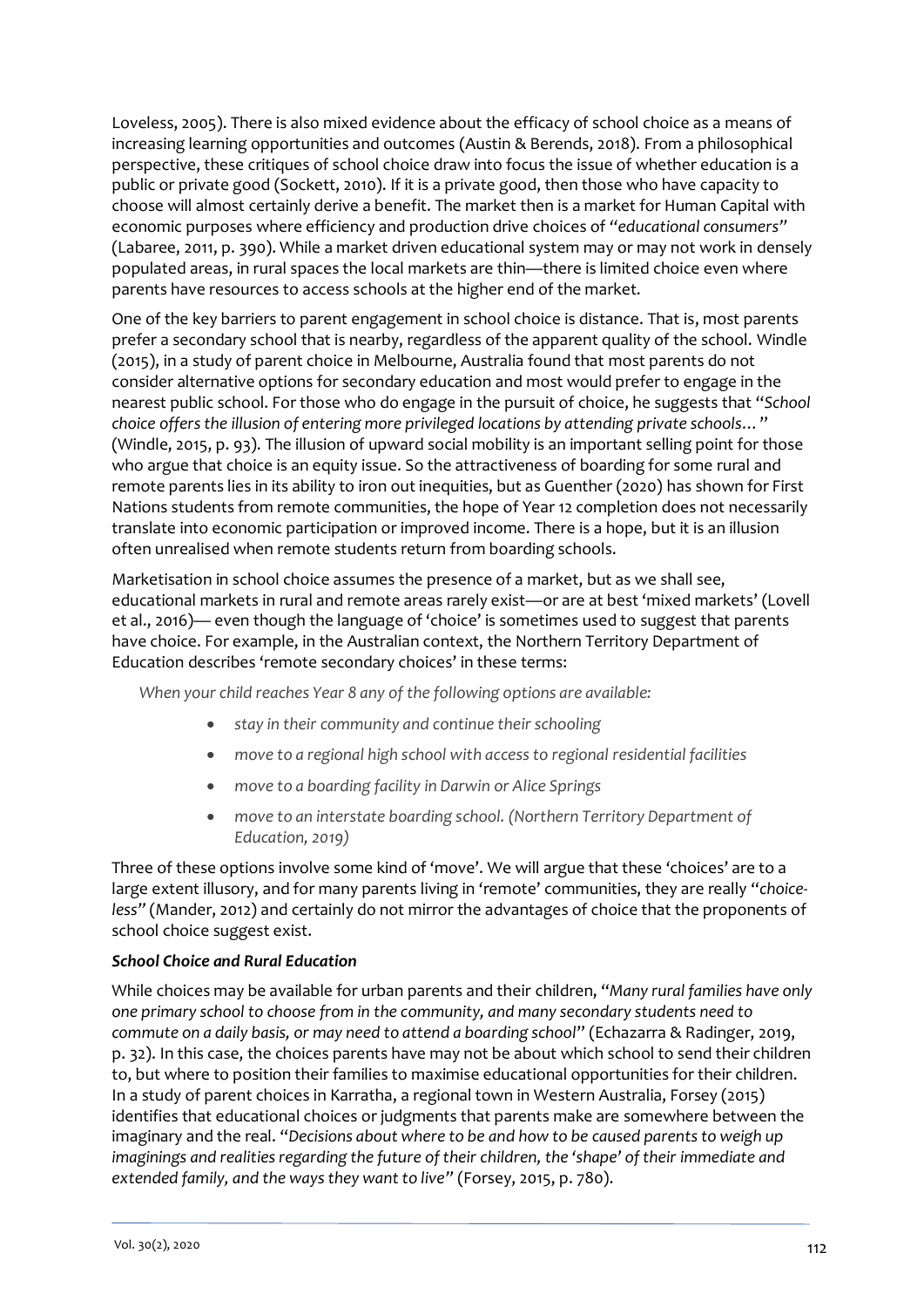Assuming for a moment that boarding is a choice for rural and remote students and their parents, what are the choices that different groups of rural and remote 'choosers' make? McCarthy (2013) differentiates between Australian First Nations parents as 'enfranchised choosers' and non-Indigenous parents as 'Rural/Remote Choosers'. He suggests that the two groups make choices for different reasons. The former group choose because they want their children to be socially mobile, while the latter choose to prepare their children for the post-school world. He suggests that both groups make choices with racialized thinking, such that for non-Indigenous parents there is a "*tipping point of Indigenous enrolment"* (McCarthy, 2016, p. 38) that would cause them to deselect a boarding school. Indigenous parents also deselected high Indigenous enrolment schools because of perceived quality and safety concerns. Note however, that in McCarthy's study, the research participants had already made a choice to send their children to a particular rural boarding school. Mander (2012) argues that this choice is actually 'choice-less', due to the lack of resources in the local school, and which leads parents to 'circumvent' being caught up in the local secondary education pathway:

*Many informants described how their local schools did not have adequate facilities such as classrooms, computers, desks and chairs, ovals, sporting equipment, access to course options in Year 11 and 12 and in turn access to post-school courses and career choices. A firm perception held by most informants was that to experience a sense of achievement and success at the secondary school level, they had to deliberately circumvent being caught up in their local secondary education pathway, which they believed offered no guarantee of delivering the learning experience they desired. (Mander 2012, p. 144)*

The move to boarding school may be daunting, but for several of those in Mander's (2012) study, the challenge of remaining in community was even more daunting: "*For several, the prospect of contending with problematic social issues that they perceived pervaded their local secondary school context — such as alcoholism, drug use, family feuding and gang membership—was more daunting than studying away from home*" (Mander et al., 2015, p. 28).

In that case, there was a choice between local provision and boarding but the perception of having 'no other choice' is pervasive. The issues Mander (2012) raises about resources and facilities are important for all rural and remote students, particularly when access that might otherwise be available through online learning opportunities does not exist because of limitations in infrastructure and access to bandwidth (Halsey, 2018; Park et al. 2019). Sending children to boarding schools does not overcome the fundamental access issues that limit equitable education opportunities that exist in rural and remote communities. Nor does sending children away address the needs of children who stay in their communities.

#### *What Choice Means and the Capacity to Aspire*

Choice is often constructed as a psychological and individual cognitive decision associated with aspiration (Gore et al., 2017) and psychological wellbeing (Martin et al., 2014). While social factors are sometimes recognised as covariate influences in studies about motivations, *"from a sociocultural perspective, psycho-educational factors are very much framed by the perspective and orientation of the individual student"* (Martin et al., 2016, p. 774). The unit of analysis then becomes the individual rather than the social. But to what extent do individual cognitive choices determine secondary school destinations?

As Appadurai (2004) argues, the 'capacity to aspire' is to a large extent culturally determined and depends on the relative poverty and wealth associated with class and social position. Some would argue that choice is largely 'illusionary' (Schwarz, 2018, pp. 850-851), a result of 'dispositional' sociological influences. "*Culture shapes choice not only by restricting choice (as in sociologies of modernization), shaping the set of alternatives (as in pragmatist repertoire theories) or producing cultured subjects and pulling their strings (as in dispositional sociologies)*" (Schwarz,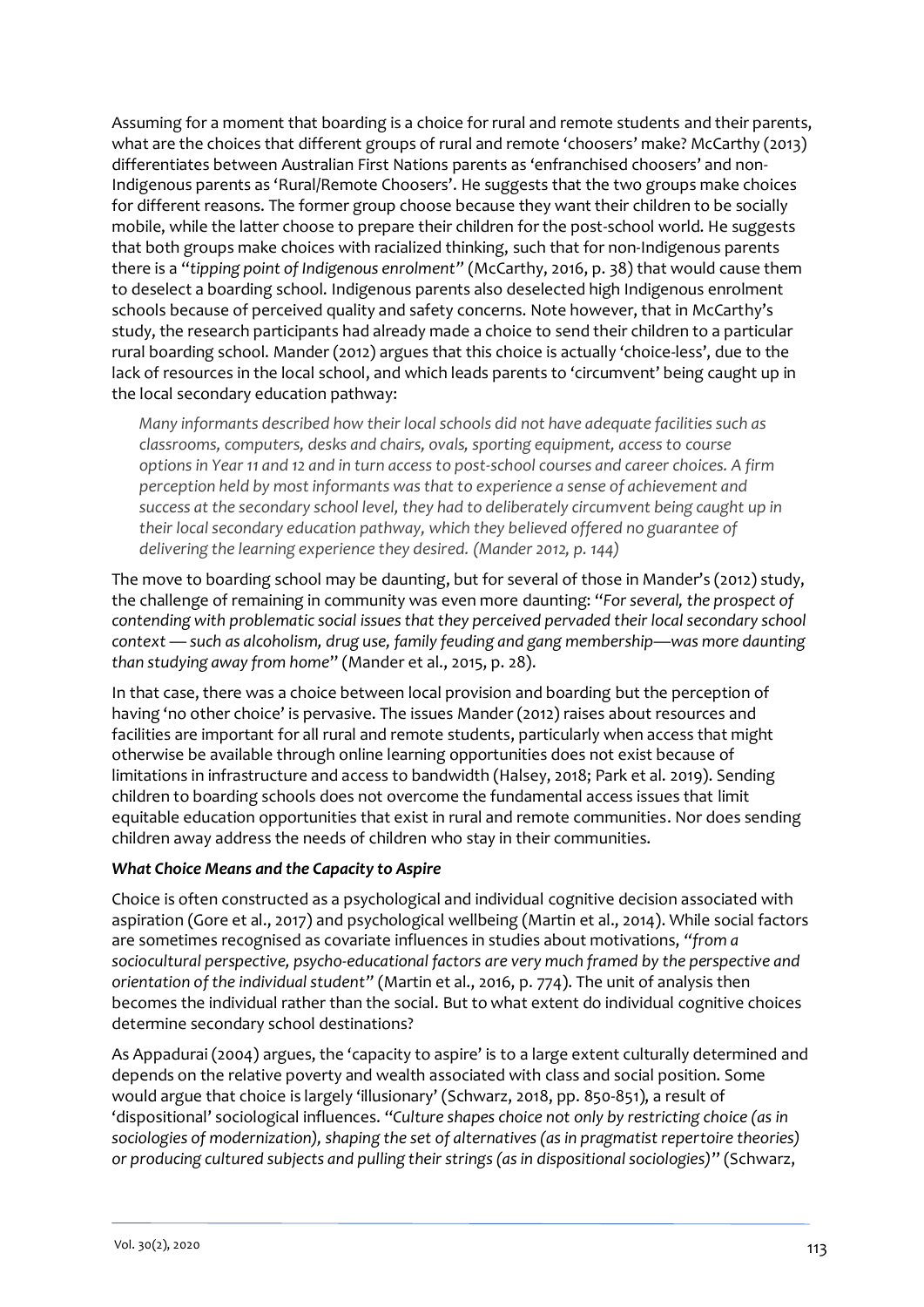2018, p. 859). Beyond culture, the capacity to aspire may well be structurally constrained, requiring 'capacitation' in order to emerge (Zipin, Sellar, Brennan & Gale, 2015).

In very remote parts of Australia, the different dispositional and structural influences are represented by diverse historical trajectories, diverse experiences of colonisation and assimilation and diverse cultural axiologies. These differences have resulted in varying patterns of education, training and employment, which in turn impact on the uptake of education and employment opportunities that children aspire to (Guenther, Disbray & Osborne, 2014). Drawing on Bourdieu's theories of social and cultural capital Andres (2009), in an attempt to quantify the impact of dispositions suggests that: "*Power governs aspirations and the greater one's level of power over their world, the more likely is it that one's aspirations and the chances of realizing them are aligned*" (Andres, 2009, p. 77).

In the context of decisions about boarding school for remote students, Osborne, Rigney, Benveniste, Guenther, & Disbray (2018) argue that the choices families have available to them are based on their access to 'both ways capital'. The families in their study all stated that both ways capital was the desired outcome for education choices but it was almost exclusively those with access to Western/mainstream capitals (through family or advocacy brokers) that were able to access scholarships to fee paying schools. In other words, those families with greater access to this type of social capital (and mobility) have more choices than those who do not. However, we should not interpret this limited both ways capital is as an inherent failing of people in remote communities. After all, non-Indigenous and non-remote people would have the same limited 'both ways capital' if they wanted to engage in remote communities. What is important to recognise is that aspiration and success in remote First Nations communities often looks different to what for them is an 'externally imagined' definition of success (Osborne, 2016; Osborne & Guenther, 2013).

The influence or control of others may result in conflicted choices being expressed by individuals. Further, those expressed aspirations may be more apparent than actual. Drawing on Bourdieu and Sen, Hart suggests: "*Expressed aspirations may not reflect the individual's aspirations but rather may reflect the expectations and aspirations of significant others…*" (Hart, 2012, p. 92). Burton & Osborne (2014), discussing the dynamics of aspiration and the roles of teachers and parents, provide some insights from an Anangu perspective: "*The parents hold the future for the children. Piranpa teachers hold "keys" to the future, but they don't understand Anangu ways, so it's Anangu that give the future to their children*" (Burton & Osborne, 2014, p. 36).

In Osborne et al.'s (2018) terms, it is possible that teachers and brokers (advocates) can assist in enabling access the 'both ways capital' working closely with families to more confidently negotiate the spaces between and across 'Anangu ways' and (Western) 'Piranpa ways'. In the context of rural and remote 'choice-less choice' we can see that school choice is not as simple as an individual or family making a decision in the best interests of their children. Even where apparent options do exist, those choices may be illusory.

While in this study, the data we use from My School does not tell us why (or not) people make choices (or not) to send their children to boarding schools, the qualitative evidence we have presented above, forms an important backdrop to the quantitative measures we present later in the article.

# **Methodology**

The data reported here are drawn from the My School website (ACARA, 2020). We use 2018 data for both enrolments and completions. At the time of writing, secondary completion data was not available for 2019. My School is a publicly accessible database with information about most schools in Australia. For each school information is provided about total enrolments, First Nations enrolments, the year level range, attendance rates, teacher and staff numbers, funding and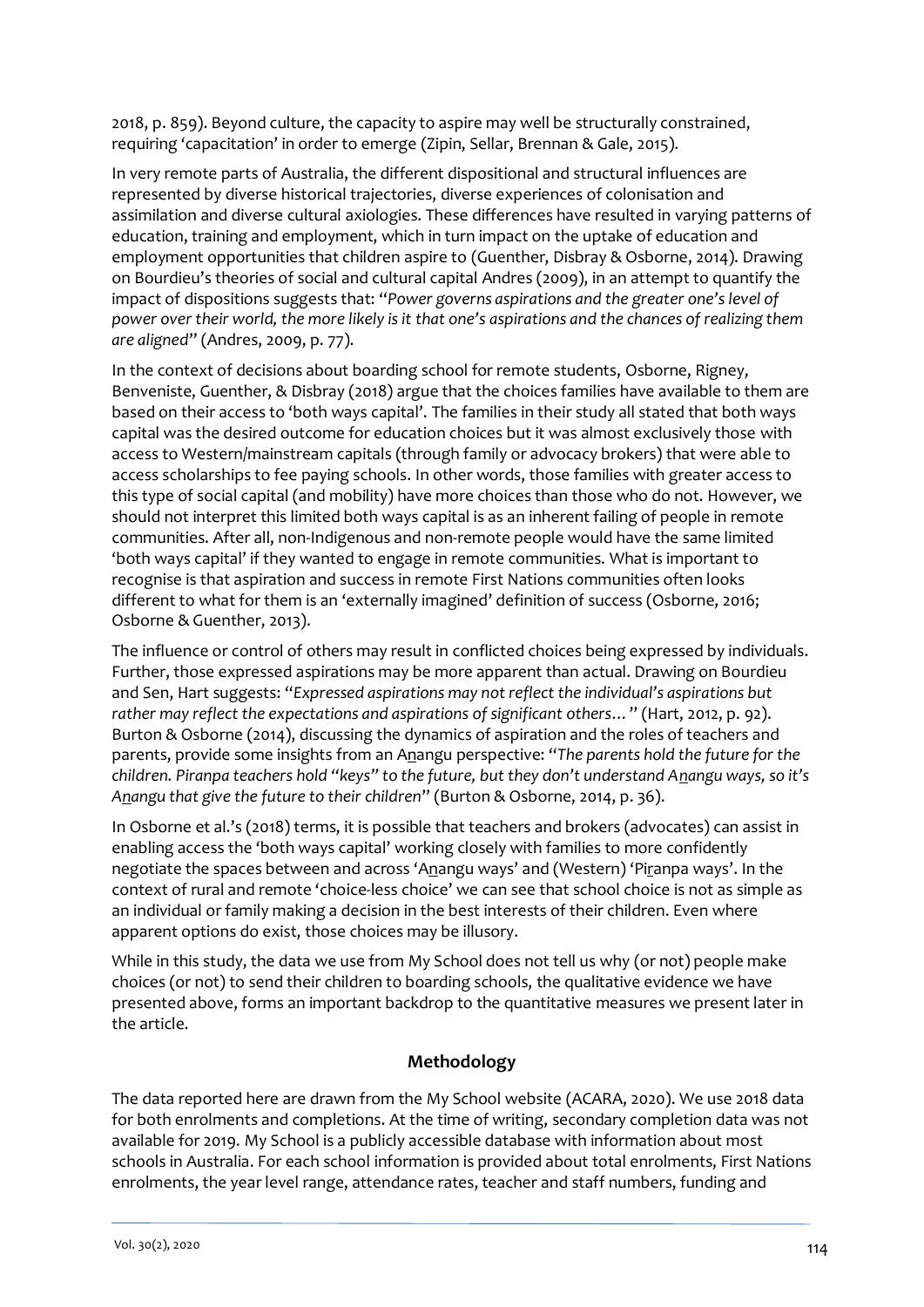academic achievement information. In the analysis presented here, schools are divided into two groups: those with more than 80 per cent First Nations enrolment and those with up to 80 per cent enrolment. Previous research shows that at 80 per cent First Nations enrolment, patterns of attendance and achievement (using NAPLAN) change markedly (Guenther, 2015, 2013).

#### *Sample and Analysis*

The schools we used in our analysis were all classified as 'Very Remote' according to My School. A total of 287 such schools were found in Northern Territory, Western Australia, Queensland, South Australia and Tasmania. Victoria and the Australian Capital Territory do not have schools classified as 'Very Remote' on My School.

Very Remote schools and communities are less likely to have access to the range of services and facilities that are available in places that are located closer to urban centres (see Halsey 2018). We caution against using 'disadvantage' to describe Very Remote schools and communities, partly because of the many advantages associated with life in rural and remote regions and partly because the word ascribes deficit to people and places that is not justified (Guenther, Bat & Osborne, 2014).

Data for this study were compiled into a spreadsheet that includes most of the data available on the My School website. Our analysis used information about total enrolments, First Nations enrolments, Year 12 completion data and Year 12 certificate data, filtered by the remoteness indicator 'Very Remote', which corresponds to the Australian Bureau of Statistics Remoteness Structure (ABS 2018b). We generated summary statistics using pivot tables. Each school was assigned a latitude/longitude geo-tag and this information was used to compile customised Google maps.

We also used ABS Census data using the online Tablebuilder tool (ABS 2018a). Tablebuilder allows users to select variables by statistical geographic regions. In this case we used the Very Remote remoteness area from the ABS remoteness structure (ABS 2018b). In this case we identified all 17 year-olds from the 2011 and 2016 Census and counted those who self-reported as attending a school or tertiary institution. To determine the rate of increase in Year 12 completions we counted all those who stated they had completed Year 12 at the 2011 and 2016 Censuses and then calculated a yearly increase based on the difference.

#### *Limitations*

The data presented here draw from two datasets, the Census collection and data collated by Departments of Education and presented on the My School website. Matching these two datasets may be problematic, partly because of the different data collection methods: Census is self-reported, school data is collected by schools. Census data does not tell us where qualifications are attained, and while My School tells us how many students graduate from Year 12 it does not tell us how many students attained Year 12 completion or certificates at boarding school or elsewhere, for example, through distance education. Nevertheless, bringing the datasets together provides an opportunity to test assumptions and make reasonable estimates of non-participation in senior secondary schooling and non-completion rates. The differences between Census and My School data allow us to make a reasonable estimate of how many students are completing Year 12 outside of community schools.

A further limitation arises from a breakdown of schools into those with up to 80 per cent First Nations student enrolment and those with greater than 80 per cent. An assumption is made that those schools with above 80 per cent First Nations enrolment are 'First Nations' schools, but in fact over the 11 years of data collected on My School, these schools have an average of 97 per cent First Nations enrolments, while the other group includes on average 25 per cent First Nations enrolments.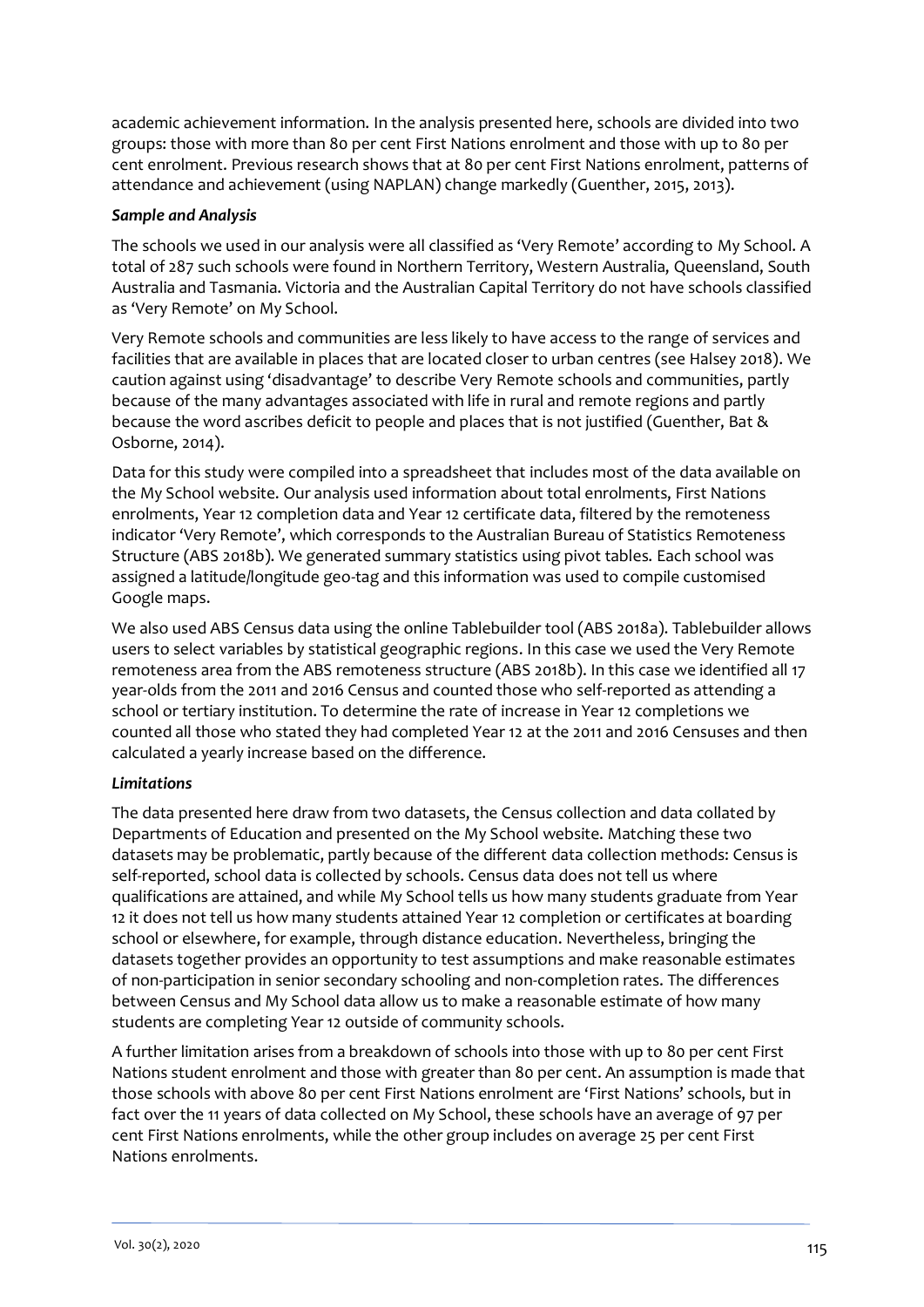The data presented on Year 12 completions in My School does not show how many completions are First Nations students. However, using the 80 per cent divider, it would be fair to say that about 97 per cent of Year 12 completions (if not more) in this group are First Nations students.

### **Results**

[Table 1](#page-5-0) and Table 2 show very remote schools and students affected by choice-less choice. The communities of schools that offer only primary or middle years provision are here categorised as having choice-less choice. A total of 138 schools fall into this category, representing 48 per cent of all very remote schools. Just over 6500 students are affected by this (22 per cent of all very remote students). My School figures suggest that predominantly non-Indigenous schools (those with up to 80 per cent First Nations enrolment) are more affected by choice-less choice (54 per cent of these schools and 24 per cent of students) than schools with more than 80 per cent First Nations enrolments. By contrast, 44 per cent of the mainly First Nations enrolment schools, and 21 per cent of students in schools of this type, face a choice-less choice.

|                                                                             |                                                                                                                   | Highest level of schooling available in local<br>community |                                                 |       |                                                                |
|-----------------------------------------------------------------------------|-------------------------------------------------------------------------------------------------------------------|------------------------------------------------------------|-------------------------------------------------|-------|----------------------------------------------------------------|
| School category                                                             | Middle years<br>Primary<br>years local<br>local<br>provision (up<br>provision<br>to Year 10)<br>(up to Year<br>6) |                                                            | Secondary<br>years<br>provision<br>(Year 11/12) | Total | Proportion<br>of schools<br>with no Year<br>11/12<br>provision |
| Schools with up to 80% First<br>Nations enrolment                           | 15                                                                                                                | 51                                                         | 57                                              | 123   | 53.7%                                                          |
| Schools with more than 80%<br>First Nations enrolment                       | 41                                                                                                                | 31                                                         | 92                                              | 164   | 43.9%                                                          |
| Total                                                                       | 56                                                                                                                | 82                                                         | 149                                             | 287   | 48.1%                                                          |
| Schools with more than 80%<br>First Nations enrolment, per<br>cent of total | 73.2                                                                                                              | 37.8%                                                      | 61.7%                                           | 57.1% |                                                                |

<span id="page-5-0"></span>**Table 1:** *Schools with and Without Access to Secondary Years Provision in Very Remote Locations, 2018*

<span id="page-5-1"></span>Source: (ACARA, 2020)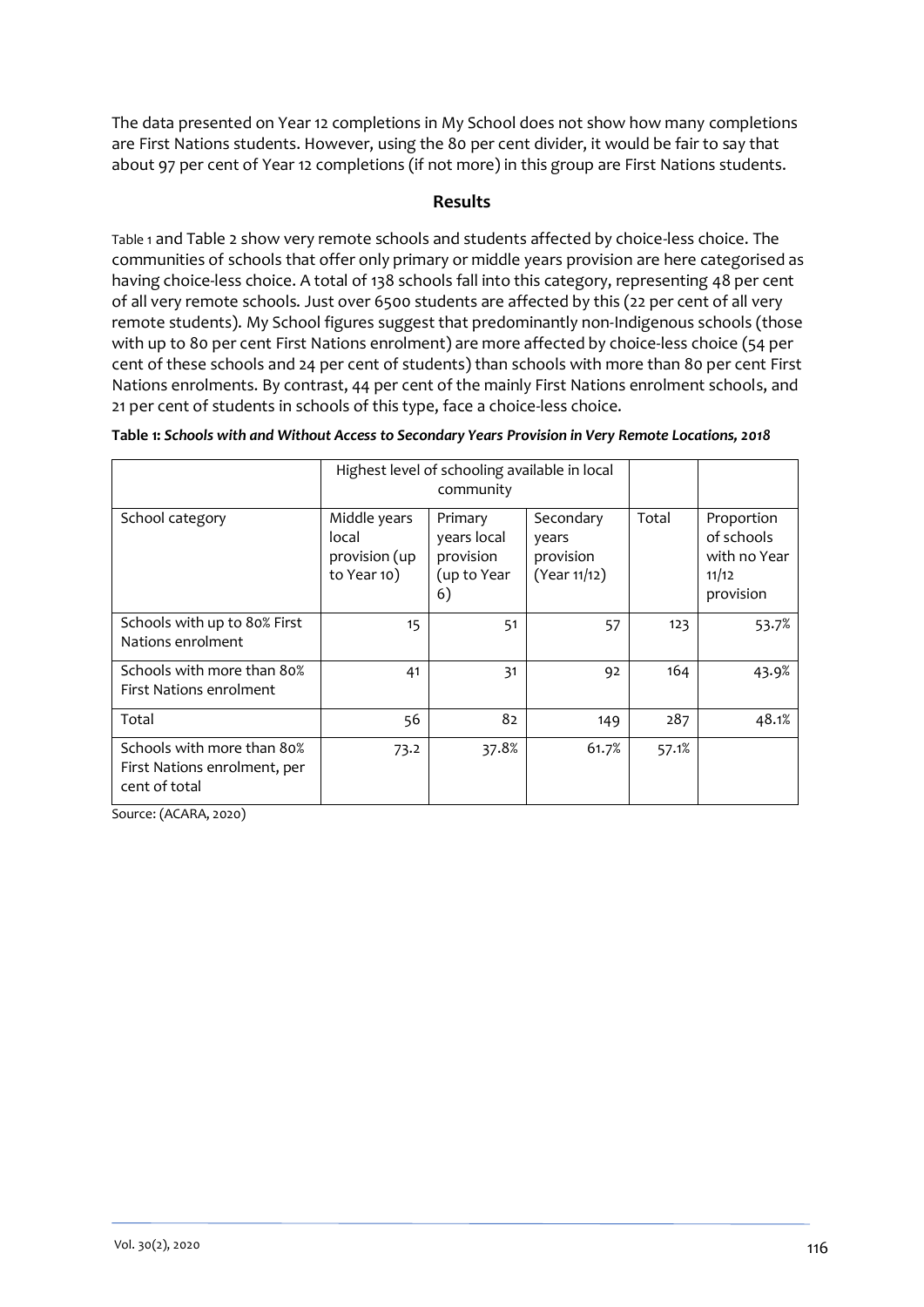|                                                                             |                                                                                                                   | Highest level of schooling available in local<br>community |                                                          |       |                                                                 |  |
|-----------------------------------------------------------------------------|-------------------------------------------------------------------------------------------------------------------|------------------------------------------------------------|----------------------------------------------------------|-------|-----------------------------------------------------------------|--|
| School category                                                             | Middle years<br>Primary<br>local<br>years local<br>provision (up<br>provision<br>to Year 10)<br>(up to Year<br>6) |                                                            | Secondary<br>Total<br>years<br>provision<br>(Year 11/12) |       | Proportion<br>of students<br>with no<br>Year 11/12<br>provision |  |
| Enrolments in schools with<br>up to 80% First Nations<br>enrolment          | 1027                                                                                                              | 2063                                                       | 10001                                                    | 13091 | 23.6%                                                           |  |
| Enrolments in schools with<br>more than 80% First Nations<br>enrolment      | 2367                                                                                                              | 1077                                                       | 13064                                                    | 16508 | 20.9%                                                           |  |
| Total                                                                       | 3394                                                                                                              | 3140                                                       | 23065                                                    | 29599 | 22.1%                                                           |  |
| Schools with more than 80%<br>First Nations enrolment, per<br>cent of total | 69.7%                                                                                                             | 34.3%                                                      | 56.6%                                                    | 55.8% |                                                                 |  |

#### **Table 2:** *Students Affected by Choice-less Choice in Very Remote Locations, 2018*

Source: (ACARA, 2020)

The schools shown in [Table 1](#page-5-0) are represented on a map at Figure 1<sup>1</sup>. Th[e online version](https://drive.google.com/open?id=19rsugc2_7HGTRP7Uk2HEs1AqO_bM3y64&usp=sharing) of the map is interactive and allows users to zoom in to a particular region. The map makes it easy to see where choice-less choice exists, at least as much as choice-less choice is defined in terms of access to local secondary (Years 11 and 12) provision. It also shows where regional residential facilities exist in the jurisdictions that have Very Remote schools. These regional boarding facilities are mostly located outside Very Remote parts of Australia, and with a few exceptions, are too far from communities to allow students to return home for weekends.

It should be noted that the quality of secondary provision in the senior years is not indicated in My School. For example in the Northern Territory, many Very Remote schools give students the option of staying in the community through an alternate program where the "*focus will be on post primary literacy and numeracy and an employment pathways program…[providing] skills… to gain employment*" (Northern Territory Department of Education, 2019). This is not an equivalent to mainstream secondary provision. Most of the more than 13000 First Nations students represented on the map as having secondary access, face a choice-less choice due to the modified curriculum that does not lead to a Year 12 Certificate or an ATAR for university entrance.

-

<sup>1</sup> Note that the static map shown here does not show all very remote schools. Some communities have several schools. The online version allows the viewer to see all schools by zooming in to a region or community, see

https://www.google.com.au/maps/d/embed?mid=19rsugc2\_7HGTRP7Uk2HEs1AqO\_bM3y64.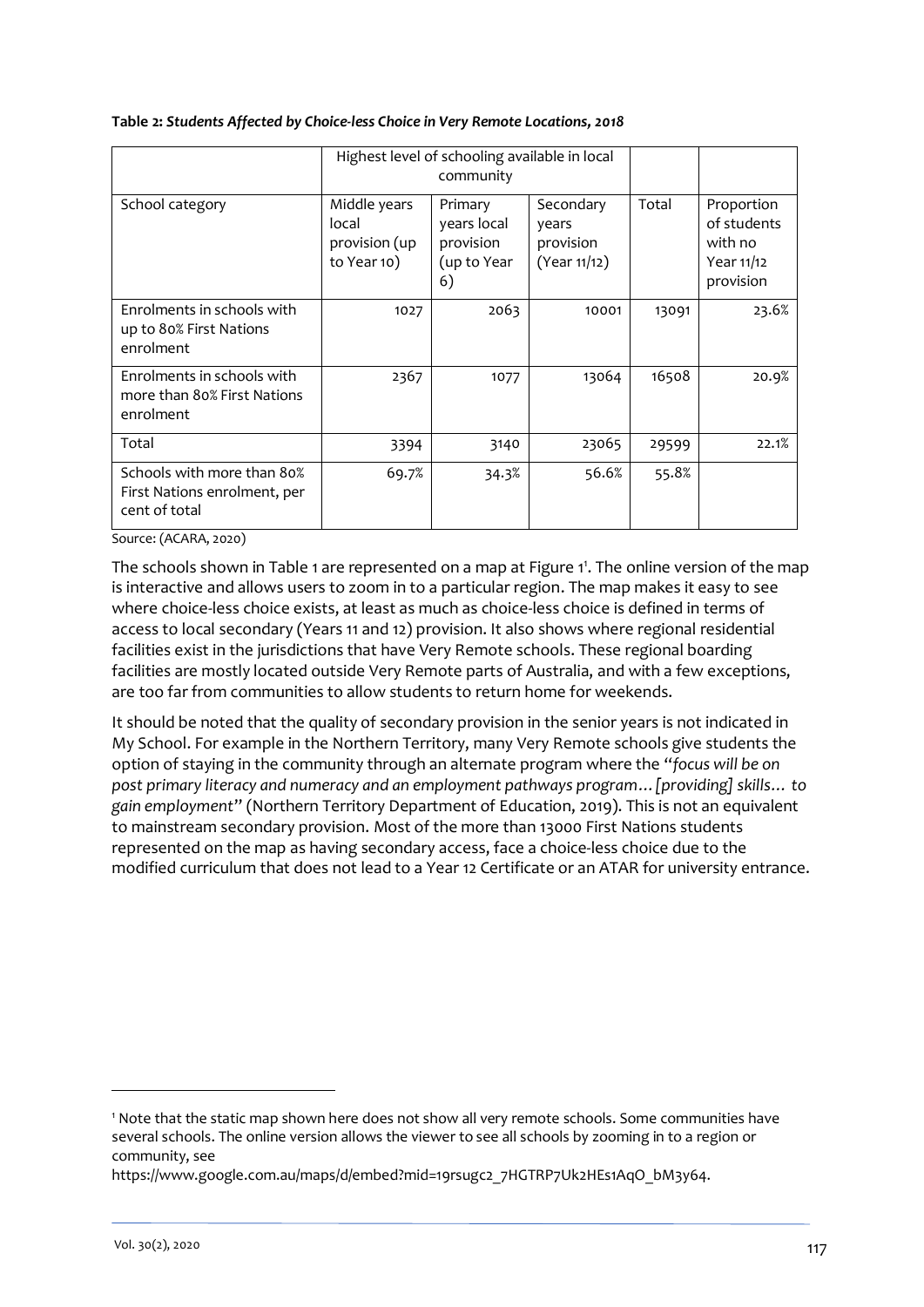<span id="page-7-0"></span>

<span id="page-7-2"></span>**Figure 1.** *Spatial representation of choice-less choice and regional boarding facilities (excluding ACT and Victoria). Source[: Google MyMaps](https://drive.google.com/open?id=19rsugc2_7HGTRP7Uk2HEs1AqO_bM3y64&usp=sharing) adapted collated from My School (ACARA, 2019), Australian Boarding School Association, Aboriginal Hostels Limited, Indigenous Education and Boarding Australia, Australian Education Network websites*

Table 3 shows Year 12 completions in the period 2010 to 2018 for Very Remote schools. In that period the total number of completers has remained fairly constant at an average of 480 per year (range 431-517). Meanwhile, as shown i[n Table 4,](#page-7-0) the total number of students gaining a completion certificate has increased from 289 in 2010 to 386 in 2018. This increase means that the percentage of completers receiving a certificate has increased from about 61 per cent (in 2010) to about 78 per cent (in 2018). Worth noting also, is that while Year 11/12 students in the >80% First Nations enrolment category make up 57 per cent of all very remote students (see Table 2) they comprise just 27 per cent of 2018 Year 12 completions (Table 3) and 22 per cent of the 2018 Year 12 Certificate recipients (Table 4). So while more non-Indigenous students are affected by choiceless choice, the impact of differentiated senior secondary delivery options for First Nations students has a disproportionate impact on completion outcomes.

|                                                          | Year 12 completions |      |      |      |      |      |      |      |      |
|----------------------------------------------------------|---------------------|------|------|------|------|------|------|------|------|
| Very Remote Schools                                      | 2010                | 2011 | 2012 | 2013 | 2014 | 2015 | 2016 | 2017 | 2018 |
| In schools with up to 80%<br>First Nations enrolment     | 351                 | 330  | 284  | 340  | 325  | 366  | 322  | 359  | 363  |
| In schools with more than<br>80% First Nations enrolment | 124                 | 135  | 147  | 155  | 121  | 146  | 160  | 158  | 131  |
| Total                                                    | 475                 | 465  | 431  | 495  | 446  | 512  | 482  | 517  | 494  |
| Per cent of enrolments in<br>>80% First Nations schools  | 26%                 | 29%  | 34%  | 31%  | 27%  | 29%  | 33%  | 31%  | 27%  |

<span id="page-7-1"></span>

|  |  | *Table 3. Year 12 completions for very remote schools, reported on the My School website, 2010-2018 |
|--|--|-----------------------------------------------------------------------------------------------------|
|  |  |                                                                                                     |

Source: My School (ACARA, 2020) \*Students who complete Year 12 by distance (who are enrolled in a non-remote distance education school) are not included here.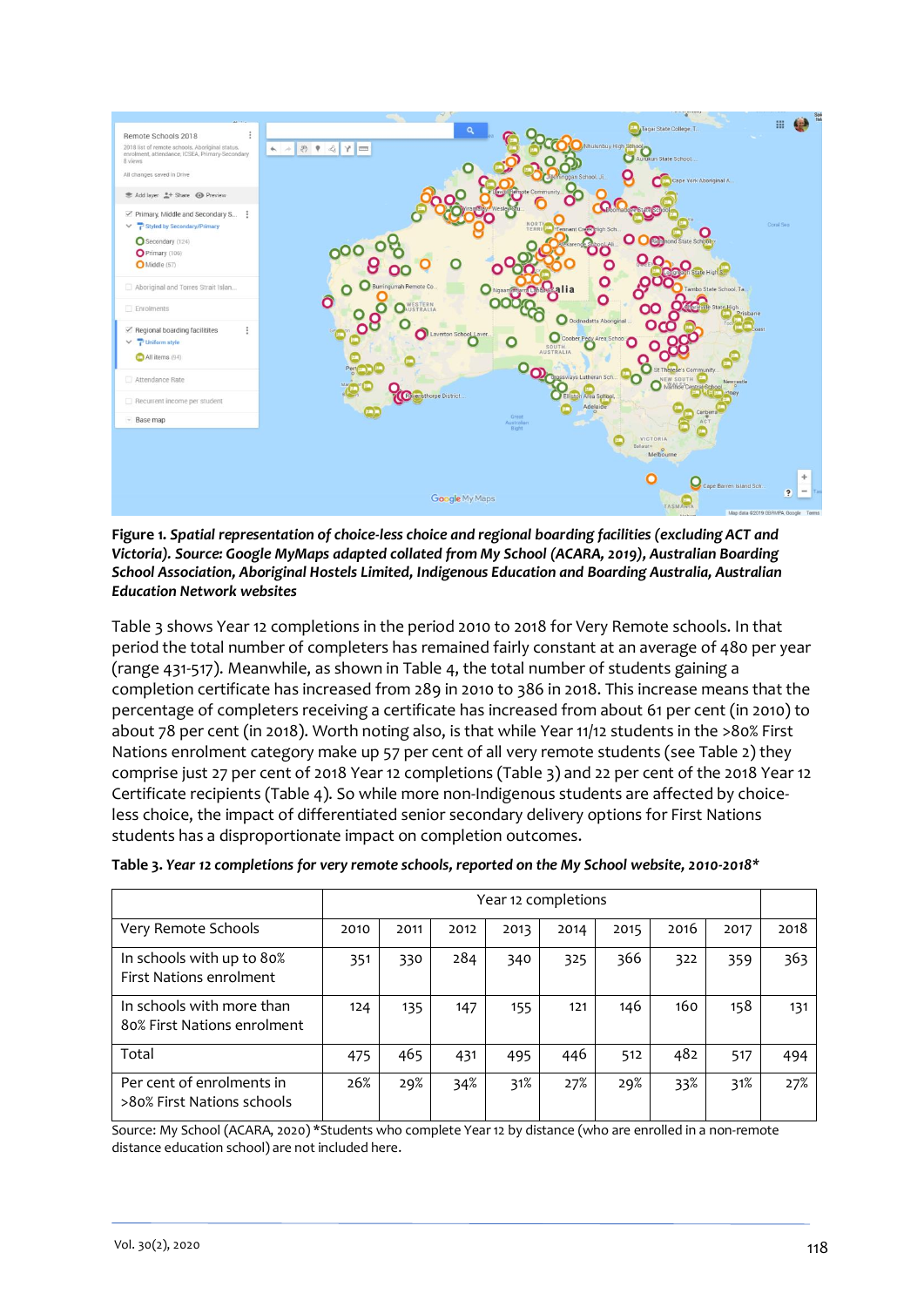|                                                              | Senior Secondary certificates |      |      |      |      |      |      |      |      |
|--------------------------------------------------------------|-------------------------------|------|------|------|------|------|------|------|------|
| Very Remote Schools                                          | 2010                          | 2011 | 2012 | 2013 | 2014 | 2015 | 2016 | 2017 | 2018 |
| Schools with up to 80% First<br>Nations enrolment            | 216                           | 242  | 191  | 245  | 263  | 323  | 271  | 300  | 300  |
| Schools with more than 80%<br><b>First Nations enrolment</b> | 73                            | 79   | 86   | 106  | 86   | 99   | 104  | 107  | 86   |
| Total certificates                                           | 289                           | 321  | 277  | 351  | 349  | 422  | 375  | 407  | 386  |
| Per cent of Year 12<br>completers (shown in Table<br>3)      | 61%                           | 69%  | 64%  | 71%  | 78%  | 82%  | 77%  | 79%  | 78%  |

#### <span id="page-8-0"></span>**Table 4.** *Year 12 Certificates for very remote schools, reported on the My School website, 2010-2018*

Source: My School (ACARA, 2020)

[Table 5](#page-8-0) provides an analysis of First Nations Year 12 completers, based on Census data. The 2011 and 2016 figures include completers from earlier years, but the growth rate of 571 per year represents new Year 12 completers, some of whom completed Year 12 in local schools (approximately 140 per year based on My School data, Table 2) and some who completed Year 12 elsewhere (for example by distance education or at boarding schools). Our assumption is that apart from a small migratory component, the majority of the growth comes from boarding schools. The Study Away Review (Commonwealth of Australia & Department of the Prime Minister and Cabinet, 2017) suggests that in 2016 there were 5700 Abstudy recipients, about three-quarters (4275) were from remote or very remote areas. Assuming an equal distribution across years 7 to 12, this would mean about 700 of these students were studying at the Year 12 level.

The figure of 431 shown at [Table 5](#page-8-0) (Row 6) is for Very Remote students only so is consistent with the Remote and Very Remote estimate of 700. Apart from the 140 who complete (Row 5), of the 420 17 year-olds who self-reported as attending school in 2016 (Row 3), these figures suggest that 280 did not complete (Row 3-Row 5). About 1000 First Nations 17 year-olds (Row 2-Row 3) of the 1416 total resident population in 2016 (Row 3) are not attending school at all according to the Census figures. So while choice-less choice is taking 431 young people to complete Year 12 at boarding, only 10 per cent of those who remain in (or return to) community complete Year 12 in their community and of the 140 who complete only 100 gain a Year 12 Certificate. So, for the majority of young First Nations young people, school choice is one of whether to engage or not, and most are disengaging.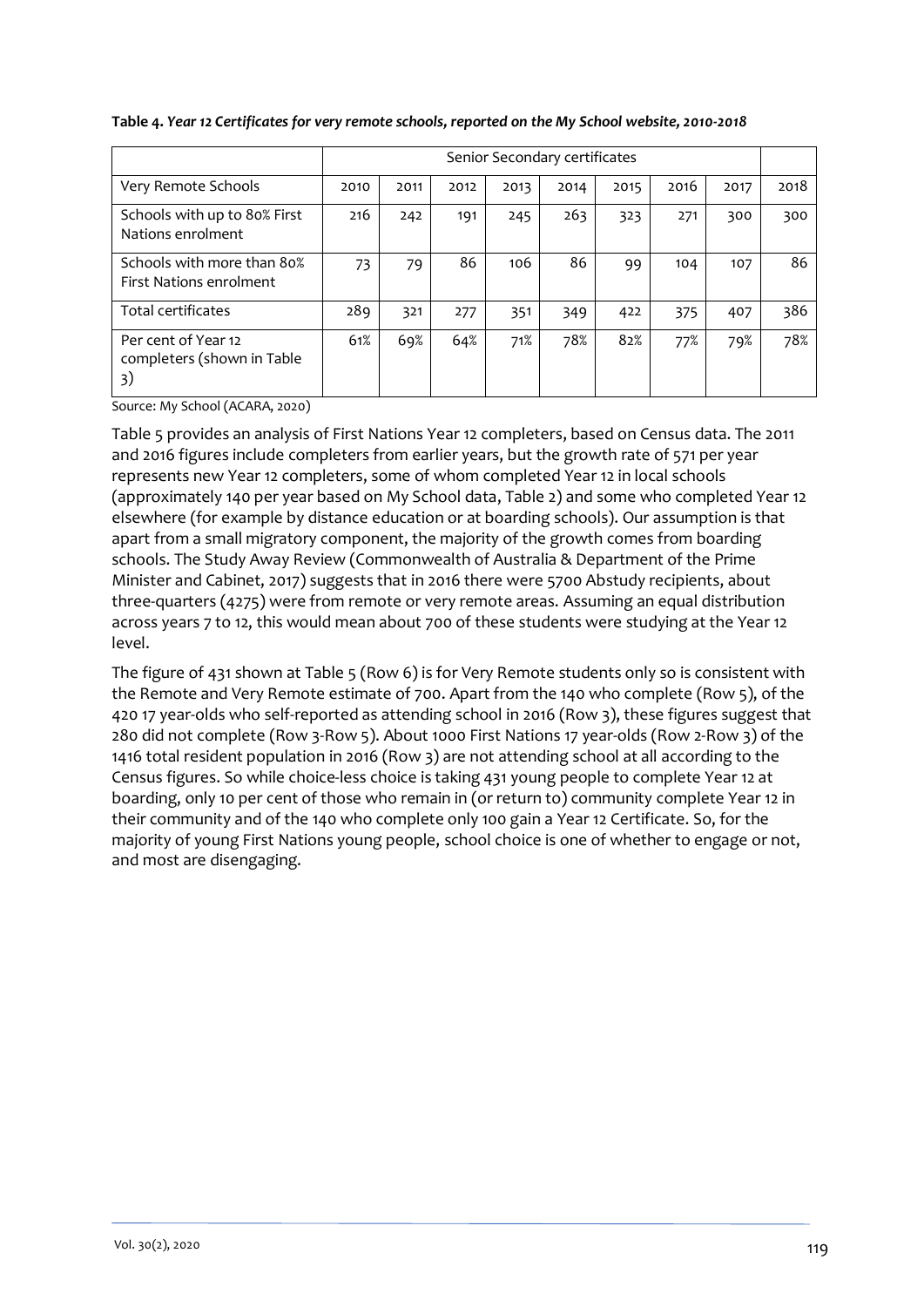|                                                                                                                                                          | 2011 | 2016  |
|----------------------------------------------------------------------------------------------------------------------------------------------------------|------|-------|
| First Nations Year 12 completers counted on Census night<br>1)                                                                                           | 8202 | 11055 |
| First Nations 17 year olds counted on Census night<br>2)                                                                                                 | 1469 | 1416  |
| First Nations 17 year olds who report attending school, TAFE or<br>3)<br>university based on place of enumeration                                        | 423  | 420   |
| Annual intercensal growth of Year 12 completers (Row 1 [2016]-<br>4)<br>$[2011]$                                                                         |      | 571   |
| Growth from local >80% First Nations enrolment schools (average<br>5)<br>from 2012 to 2016 from Table 3)                                                 |      | 140   |
| Balance of average annual growth from boarding schools, migration<br>6)<br>or other sources, including schools with up to 80% First Nations<br>enrolment |      | 431   |

#### **Table 5***. Year 12 completers according to the Census, Very Remote areas, 2011 and 2016*

Source: ABS Census 2011, 2016 and My School (ABS, 2018a; ACARA, 2018)

[Figure 2](#page-10-0) shows schools that offer senior years educational options (Years 11 and 12). The crosses indicate no Year 12 completions in 2018 (87 schools). The light grey shaded tick symbols, representing four schools, indicate one Year 12 completion. Another 17 schools produced between two and 10 completions (light green tick). The darker green ticks represent the 16 schools that had more than 10 year 12 completions. As might be expected, these schools are mostly located in large regional centres or in schools that cater for large numbers of students.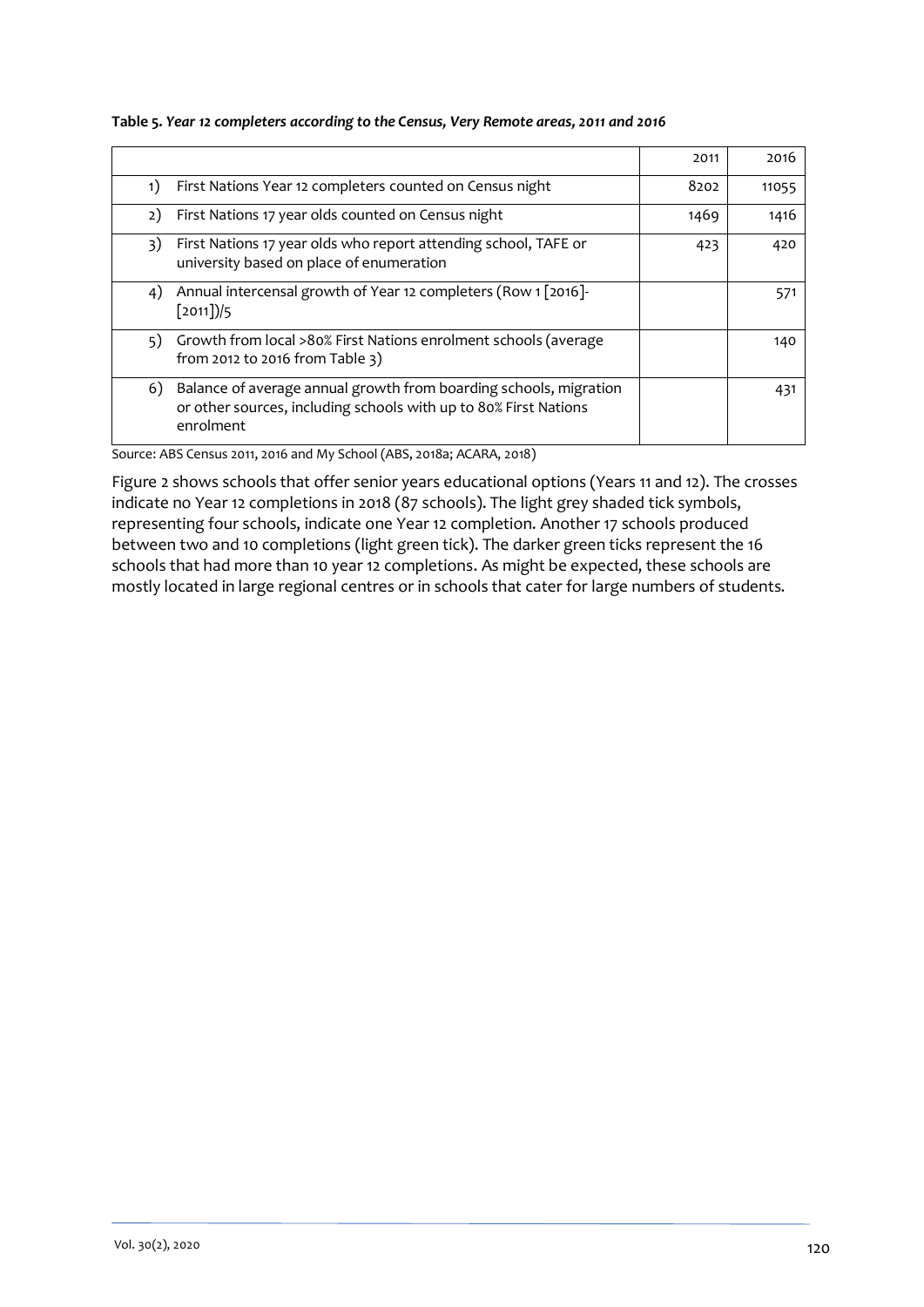

<span id="page-10-0"></span>**Figure 2.** *Spatial representation of 2018 Year 12 completions in very remote schools which offer Year 11 and/or 12. Source* 

*[https://drive.google.com/open?id=19rsugc2\\_7HGTRP7Uk2HEs1AqO\\_bM3y64&usp=sharing](https://drive.google.com/open?id=19rsugc2_7HGTRP7Uk2HEs1AqO_bM3y64&usp=sharing), based on data from My School (ACARA, 2019)*

#### **Discussion**

It could be tempting to see the crosses in [Figure 2](#page-10-0) as aspirational failure. But an alternative explanation may lie in the differential (as opposed to deficit) aspirations, particularly of First Nations students in remote communities (Osborne & Guenther, 2013)—that is the real choices that young people and their parents make are not based on the 'externally imagined' (Osborne, 2016, p. 57) choices, but on the 'red dirt' opportunities that families see in education (Guenther, Disbray & Osborne et al., 2015). However, these alternatives do not take away from the possibility that choice-less choice, based on fundamentally limited access to 'capacity to aspire', or what Zipin, Sellar, Brennan and Gale (2015) call 'funds of aspiration' , is responsible for the inequities we could see being perpetuated intergenerationally in [Figure 2.](#page-10-0)

#### *The Prevalence of Choice-less Choice in Very Remote Australia*

Coming back to the data presented earlier, there are several factors to consider wh[en assessing](#page-5-1)  how widespread choice-less choice is in Very Remote Australia. Firstly, the data (see

[Table 2\)](#page-5-1) shows about 6500 students and their parents face choice-less choice by virtue of there being no secondary school in their communities. For many of these parents (see for example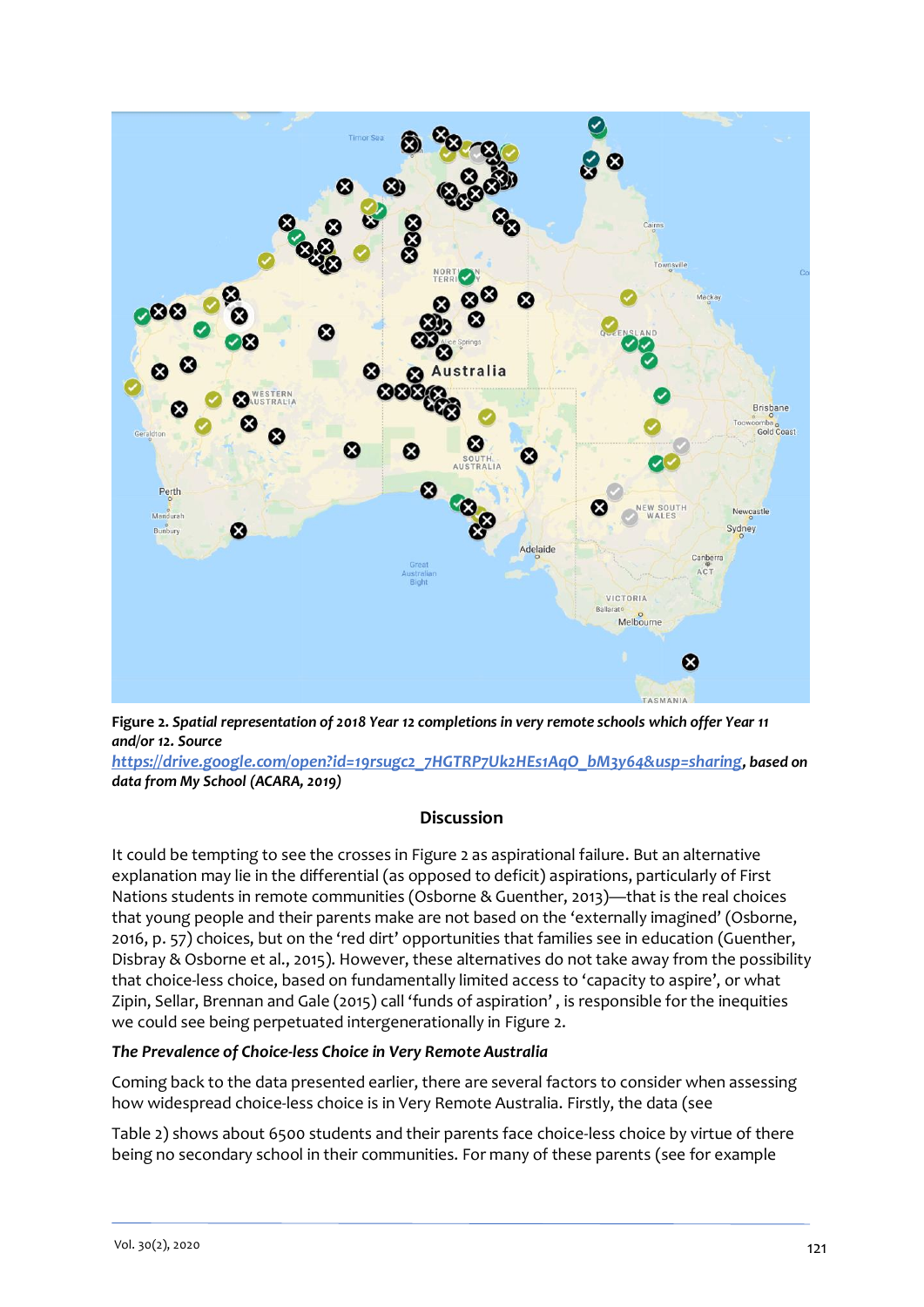Forsey, 2015 discussed earlier), their 'choice' is not where to send their children to school, but where they should move to, in order for their children to access a quality secondary education.

Secondly, a high proportion of the First Nations students are in Very Remote schools where no or very few students have completed Year 12 or obtained a Year 12 Certificate. Of the more than 13000 First Nations students enrolled in schools that report Year 11/12 provision (see Table 2), on average, just 140 complete Year 12 ([Table 3](#page-7-1)) and even fewer—about 100—gain a Year 12 Certificate ([Table 4](#page-7-0)). Parents in these communities would soon realise that their local school is not a reasonable choice if they want them to gain a Year 12 Certificate, as indicated in Mander et al's (2015) study.

Thirdly, the alternative choice-less choice in Very Remote schools is for those parents whose choice-less choice is to not send their children to boarding school. For these parents, Appadurai (2004) describes their options in terms of limited 'capacity to aspire' and Osborne et al. (2018) describe their decisions being limited by low levels of 'both-ways capital'.

## *Are There Solutions to the Choice-less Choice Dilemma?*

How then can choice-less choice for rural and remote students be countered? One possibility would be to invest more resources in Very Remote schools so that senior secondary offerings match more closely those offerings in urban areas. The challenge here is that while this might be more practicable through online learning opportunities, digital access in rural and remote communities often limits what is possible (Park et al. 2019). However, schooling as a construct of education, is as much a sociological experience as it is an epistemological one; the networks associated with interactions influence the outcomes of education, and arguably with larger networks come greater opportunities for increased social capital, and increased equity in education (Frank et al., 2018). For the many primary and middle schools represented in [Figure 1,](#page-7-2) where there is no secondary option within the community, expanding the range of offerings in the primary school will not necessarily produce equitable outcomes. But as noted also in that first map, regional boarding facilities are located quite some distance from the students' home communities. Halsey's (2018) *Independent Review of Regional, Rural and Remote Education* suggested actions that would allow for the development of boarding facilities "*closer to the source of need"* (p. 79). This may offer a more meaningful choice to some parents and students.

However, the greater challenge is in the communities where there is the 'illusion of choice' (Schwarz, 2018), most notably in the many remote First Nations communities where some secondary options are available. The challenge here is to work with students and families to develop a greater 'capacity to aspire' (Appadurai, 2004), or in Zipin et al's (2015) terms, 'capacitation' of their latent funds of aspiration. In remote communities, aspiration is generated through following those who have gone before and paved a way for children (Osborne, 2013). To foster development of that capacity or both ways capital requires time and careful work with parents and communities. There are several examples in remote parts of the Northern Territory, Western Australia and South Australia where community action is leading to aspirational changes (Osborne et al., 2017; Nawarddeken Academy Limited, 2017; Disbray & Guenther , 2017; Osborne, Lester, Minutjukur & Tjitayi, 2014, Drennan & McCord, 2015). This kind of aspirational work led by families and communities ultimately leads to the pursuit of more meaningful choices for many families in remote communities. It will take time both to develop schooling models that strengthen senior schooling in the local context and also for those remote students choosing to pursue boarding options, to adjust.

# **Conclusions**

The lessons from the analysis of data presented in this paper suggest that 'choice-less choice' is not simply a product of geographic isolation, though the maps we presented certainly point to many remote communities where secondary options are not provided. We have seen that choice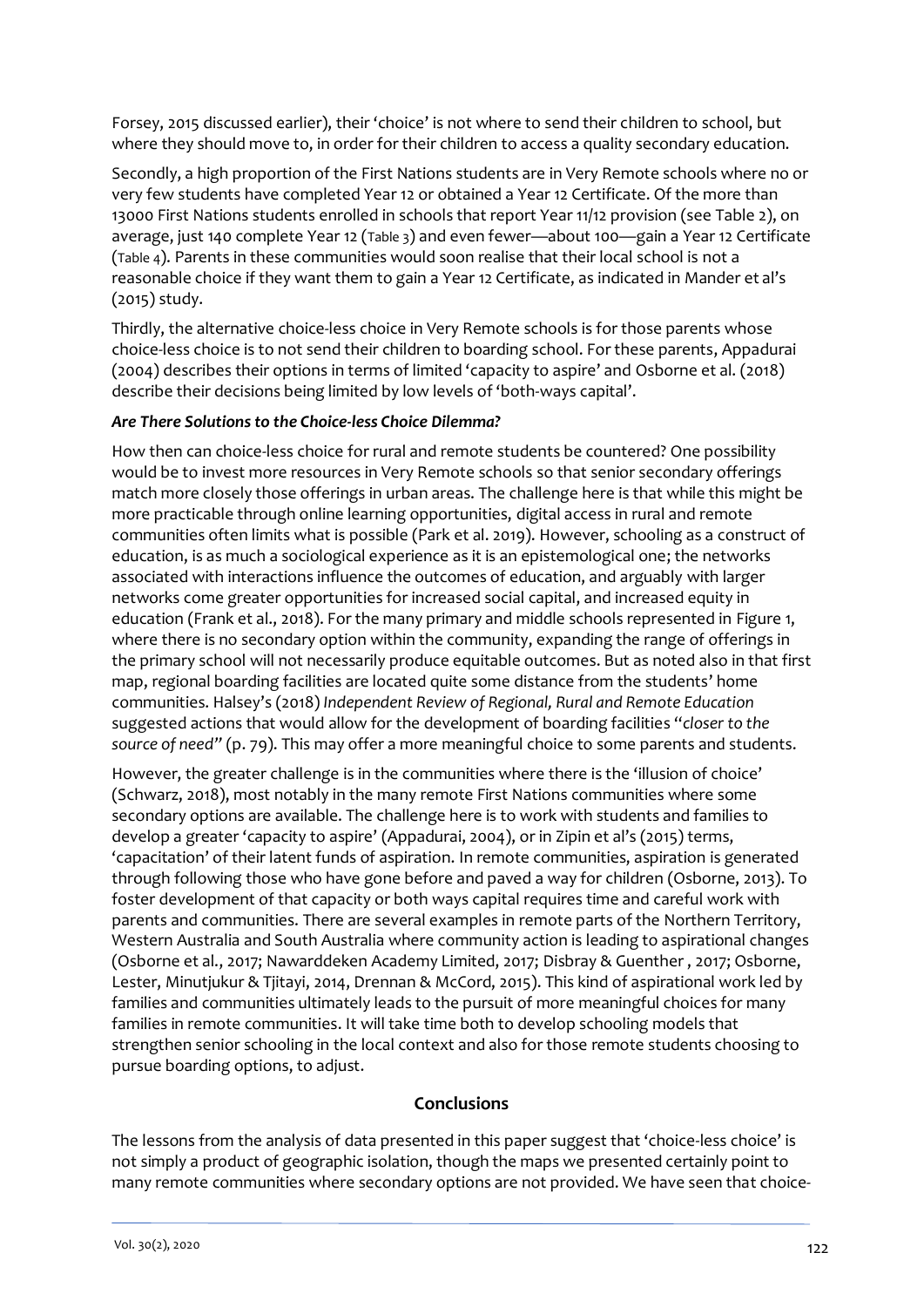less choice arises also out of the nature of secondary provision in many remote community schools—particularly those with high proportions of First Nations students. The 'choice' to keep a student in a remote school (where the desired outcome is Year 12 completion) is not a reasonable choice where drop-out rates are high and completions are either non-existent, or can be counted on one hand. Further, the restricted offerings of those schools also make the choice to stay a second rate one. We have also seen that the choices provided by the Northern Territory Department of Education, are weighted three to one towards 'moving' as noted in the Introduction. We have also noted from the literature that for some parents the 'choice' about secondary education is often not an axiological one (about the value of education) but rather an ontological one (about who parents and their children want to become). For First Nations parents, this ontological question is difficult. Do they want their child to be strong in their first language and culture, or do they want to risk losing that in favour of being stronger in the Western cultures associated with urban boarding schools. Finally, we have seen that choice-less choice is reflected in parents' (and their children's) capacity to aspire, and what Osborne et al (2018) describe as 'both ways capital'. That is, for many parents (particularly those with limited personal experience of school) the choice is illusory in that their imaginings of what boarding school means are not necessarily based on first hand experience. This in turn requires a capacitation of young peoples' funds of aspiration (Zipin et al., 2015). Even where a parent does deliberately choose to send their child to boarding school, the entry criteria (for example patterns of regular attendance in the community school) may inhibit the options available to the child.

So how then can the 'choice-lessness' of choice be removed? There is no single or simple solution to this. However, depending on the parents' circumstances, there are strategies that can work to reduce 'choice-lessness'. For example, in the larger remote First Nations schools, a combination of semi-residential block boarding programs, coupled with increased local school resourcing could be helpful. Regional residential facilities may also add to the choices parents have. Partnerships between communities and schools also offer some potential for parents to increase their awareness and access to 'both ways capital'. Innovative models which involve alternating learning on Country and in urban contexts may be of particular benefit to some students who struggle with being away from home over extended periods. The choice to stay must be accompanied by adequate infrastructure, particularly fast, high bandwidth internet and communications technologies more generally. To provide these options, those with power and resources will need to work hard to recognise the inequities associated with education for rural and remote students, and then to address them.

#### **References**

ABS. (2018a). *2016 Census - Counting Dwellings, Place of Enumeration*. Retrieved March 2019, from Australian Bureau of Statistics

http://www.abs.gov.au/websitedbs/censushome.nsf/home/tablebuilder?opendocument& navpos=240

- ABS. (2018b, 15 March 2018). *Remoteness Structure*. Retrieved September 2019, from <http://www.abs.gov.au/websitedbs/D3310114.nsf/home/remoteness+structure>
- ACARA. (2020). *My School*. Retrieved May 2020, from https://www.myschool.edu.au
- Andres, L. (2009). The Cumulative Impact of Capital on Dispositions Across Time: A 15 Year Perspective of Young Canadians. In K. Robson & C. Sanders (Eds.), *Quantifying Theory: Pierre Bourdieu* (pp. 75-88). Dordrecht: Springer Netherlands.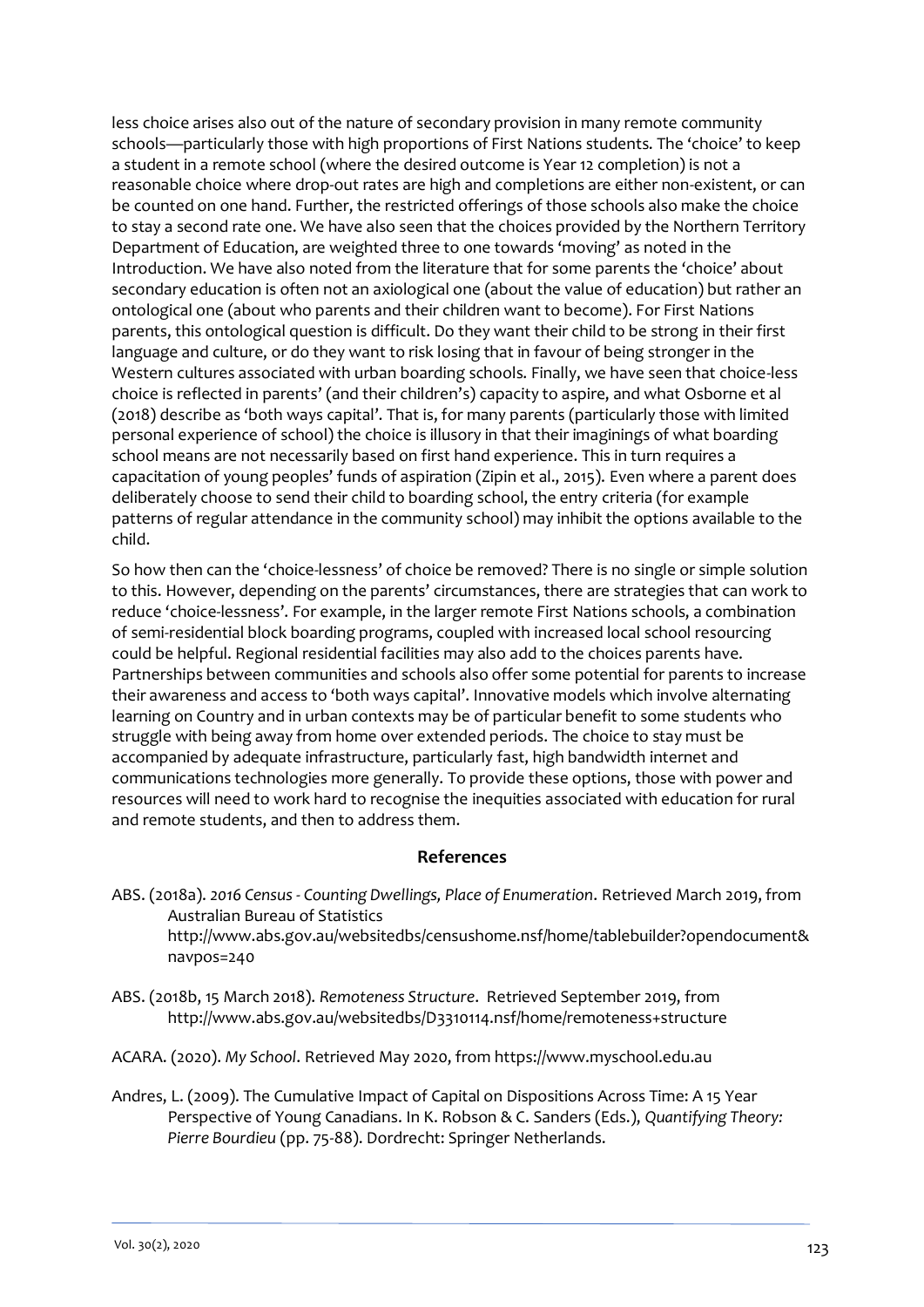- Appadurai, A. (2004). The Capacity to Aspire: Culture and the Terms of Recognition. In R. Vijayendra & M. Walton (Eds.), *Culture and Public Action. Stanford California*: World Bank Group, Stanford Social Sciences.
- Austin, M., & Berends, M. (2018). School Choice and Learning Opportunities. In B. Schneider (Ed.), *Handbook of the Sociology of Education in the 21st Century* (pp. 221-250). Cham: Springer International Publishing.
- Betts, J. R., & Loveless, T. (2005). *Getting Choice Right: Ensuring Equity and Efficiency in Education Policy*. Washington DC, UNITED STATES: Brookings Institution Press.
- Commonwealth of Australia, & Department of the Prime Minister and Cabinet. (2017). *Study Away Review: Review of Support for Aboriginal and Torres Strait Islander Secondary Students Studying Away From Home.* Retrieved January 2018 from https://www.pmc.gov.au/sites/default/files/publications/study-away-review\_0.pdf.
- Disbray, S., & Guenther, J. (2017). *Review, Assessment and Development of Future Options for the Warlpiri Education and Training Trust (WETT) and its Programs:. Final report*, May 2017, Alice Springs: Ninti One Limited. Retrieved September 2017 from [http://www.clc.org.au/files/pdf/WETT-review-report-2017.pdf.](http://www.clc.org.au/files/pdf/WETT-review-report-2017.pdf)
- Drennan, H., & McCord, N. (2015). The Yiramalay/Wesley Studio School a different model of school and catalyst for change. *UNESCO Observatory Multi-Disciplinary Journal in the Arts*, 4(1), 1-25.
- Echazarra, A., & Radinger, T. (2019*). Learning in rural schools: Insights from PISA, TALIS and the literature*. Retrieved from[: https://www.oecd-ilibrary.org/content/paper/8b1a5cb9-en](https://www.oecd-ilibrary.org/content/paper/8b1a5cb9-en)
- Forsey, M. (2015). Learning to Stay? Mobile Modernity and the Sociology of Choice. *Mobilities, 10*(5), 764-783. doi: 10.1080/17450101.2014.927202
- Frank, K., Lo, Y.-j., Torphy, K., & Kim, J. (2018). Social Networks and Educational Opportunity. In B. Schneider (Ed.), *Handbook of the Sociology of Education in the 21st Century* (pp. 297-316). Cham: Springer International Publishing.
- Gore, J., Holmes, K., Smith, M., Fray, L., McElduff, P., Weaver, N., & Wallington, C. (2017). Unpacking the career aspirations of Australian school students: towards an evidence base for university equity initiatives in schools. *Higher Education Research & Development, 36*(7), 1383-1400. doi: 10.1080/07294360.2017.1325847
- Guenther, J. (2013). Are we making education count in remote Australian communities or just counting education? *Australian Journal of Indigenous Education*, 42(2), 157-170.
- Guenther, J. (2015). Analysis of national test scores in very remote Australian schools: Understanding the results through a different lens. In H. Askell-Williams (Ed.), *Transforming the Future of Learning with Educational Research* (pp. 125-143). Hershey: IGI Global.
- Guenther, J. (2020). Taken for a ride? The disconnect between high school completion, employment and income for remote Australian First Nations Peoples. *Race Ethnicity and Education*. doi: 10.1080/13613324.2020.1753674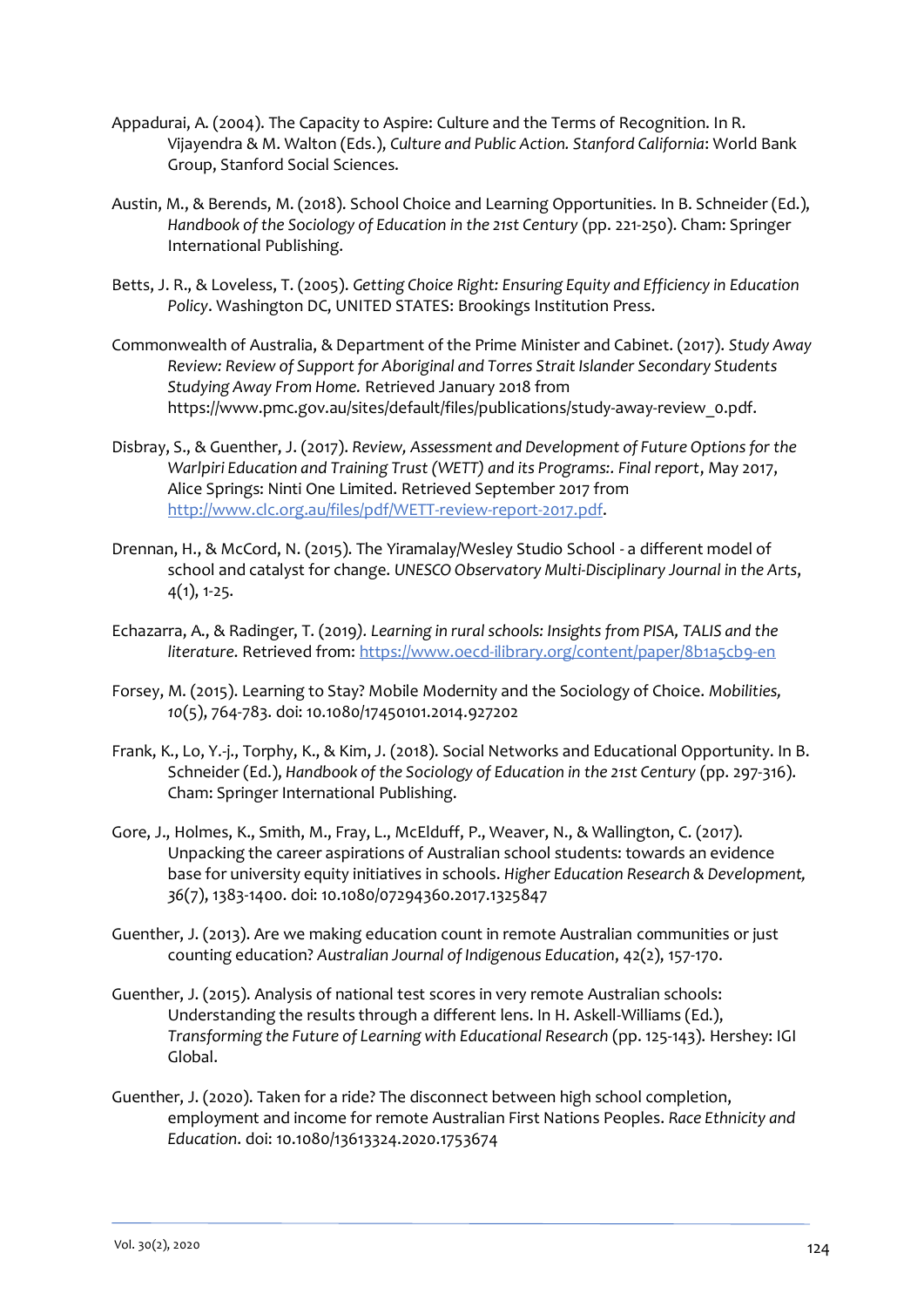- Guenther, J., Bat, M., & Osborne, S. (2014). Red dirt thinking on remote educational advantage. *Australian and International Journal of Rural Education*, 24(1), 51-67.
- Guenther, J., Disbray, S., & Osborne, S. (2014). Digging up the (red) dirt on education: one shovel at a time. *Journal of Australian Indigenous Issues* (Special Edition), 17(4), 40-56.
- Guenther, J., Disbray, S., & Osborne, S. (2015). Building on "Red Dirt" Perspectives: What Counts as Important for Remote Education? *Australian Journal of Indigenous Education*, 44(2), 194-206.
- Halsey, J. (2018). *Independent Review into Regional, Rural and Remote Education: Final Report.* Retrieved from [https://docs.education.gov.au/system/files/doc/other/01218\\_independent\\_review\\_accessi](https://docs.education.gov.au/system/files/doc/other/01218_independent_review_accessible.pdf) [ble.pdf](https://docs.education.gov.au/system/files/doc/other/01218_independent_review_accessible.pdf)
- Hart, C. S. (2012). *Aspirations, Education and Social Justice: Applying Sen and Bourdieu* (Google books ed.). London: Bloomsbury Publishing.
- Labaree, D. F. (2011). Consuming the Public School. *Educational Theory*, 61(4), 381-394. doi: 10.1111/j.1741-5446.2011.00410.x
- Lovell, J., Zoellner, D., Guenther, J., Brouard, F., & McMurty, J. (2016). Contemporary Aboriginal settlements: Understanding mixed-market approaches. In A. Taylor, D. Carson, P. Ensign, L. Huskey, R. Rasmussen & G. Saxinger (Eds.), *Settlements at the Edge: Remote Human Settlements in Developed Nations* (pp. 246-269): Edward Elgar Publishing.
- Mander, D., Cohen, L., & Pooley, J. (2015). "If I Wanted to Have More Opportunities and Go to a Better School, I Just Had to Get Used to It": Aboriginal Students' Perceptions of Going to Boarding School in Western Australia. *Australian Journal of Indigenous Education, 44*(1), 26-36.
- Martin, A. J., Papworth, B., Ginns, P., & Liem, G. A. D. (2014). Boarding School, Academic Motivation and Engagement, and Psychological Well-Being. *American Educational Research Journal, 51*(5), 1007-1049. doi: 10.3102/0002831214532164
- Martin, A. J., Papworth, B., Ginns, P., & Malmberg, L.-E. (2016). Motivation, engagement, and social climate: An international study of boarding schools. *Journal of Educational Psychology, 108*(6), 772-787. doi: 10.1037/edu0000086
- McCarthy, M. (2013). *An exploration of parental choice of school by rural and remote parents.* (Doctor of Philosophy), Australian Catholic University. Retrieved from https://researchbank.acu.edu.au/cgi/viewcontent.cgi?article=1443&context=theses
- McCarthy, M. (2016). Parental choice of school by rural and remote parents. *Issues in Educational Research, 26*(1), 29-44.
- Nawarddeken Academy Limited. (2017). *Kabulwarnamyo School: the need to be different.* [unpublished report]
- Northern Territory Department of Education. (2019, 4 February 2019). *Remote secondary school choices*. Retrieved August 2019, from [https://nt.gov.au/learning/primary-and-secondary](https://nt.gov.au/learning/primary-and-secondary-students/remote-students-and-parents/remote-secondary-school-choices)[students/remote-students-and-parents/remote-secondary-school-choices](https://nt.gov.au/learning/primary-and-secondary-students/remote-students-and-parents/remote-secondary-school-choices)